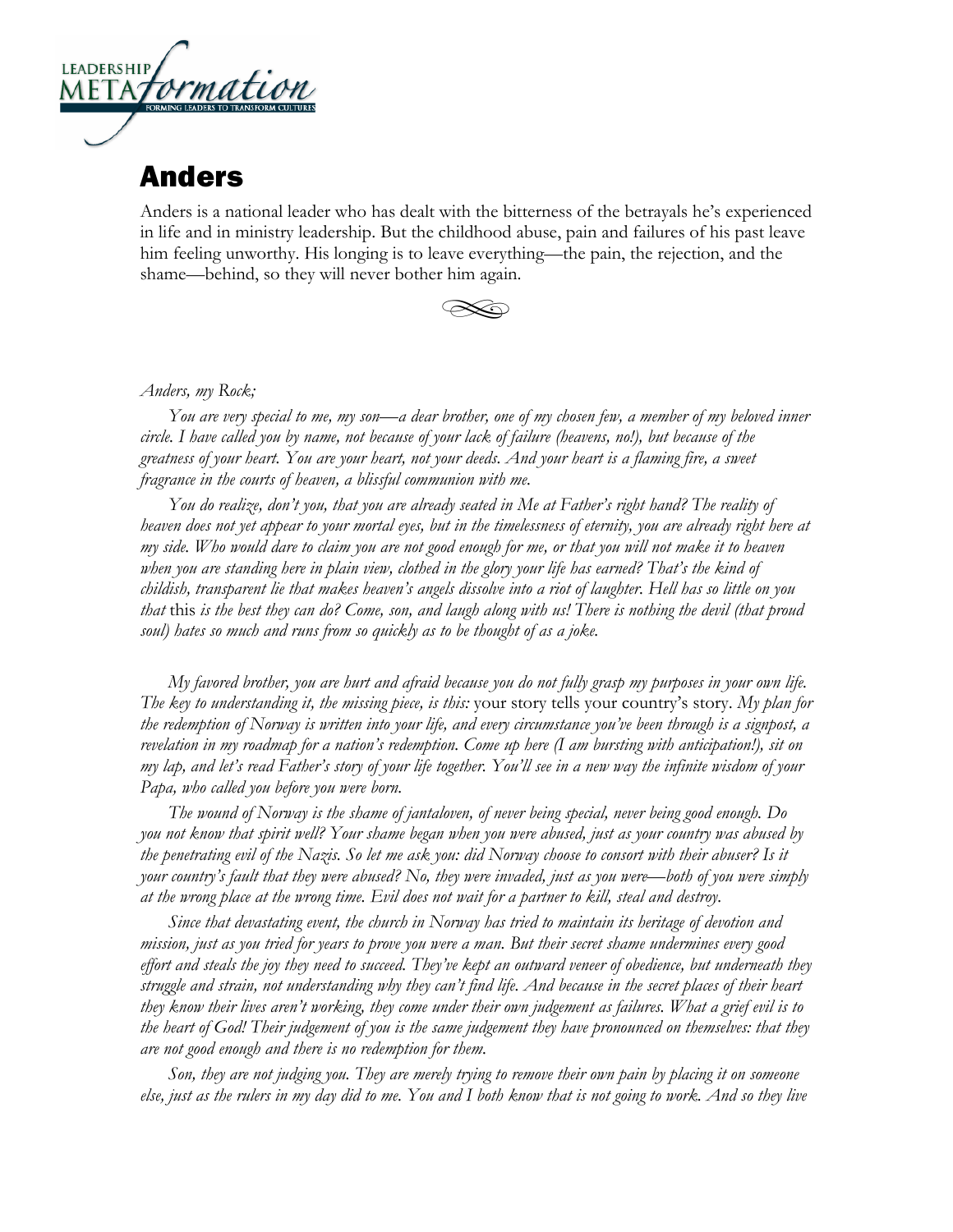

*on in hiding, never sharing their pain for fear of rejection when it is the opening of their hearts that would allow me to heal them.*

*But you have found a better way in me. You and others like you have won a victory over that fear, and your triumph unlocks the door for me to extend that breakthrough to a nation. This is the story of how I am redeeming Norway. First, you asked me to expose your sin. I did better—I have exposed your heart. The authenticity you've discovered is the beginning of the change, and it is already coming to flower in Norway's youth. Second, you went to the place of revival, to Bethel, to restore your hope. In the same way, I am now pouring out my spirit in gifts and miracles in Norway to restore hope. Third, when hope was restored and the first wave of healing completed, you had gained the strength to go back to the place of your abuse, the place you strove to forget. When your nation begins to hope again, I will send them back to their places of abuse, the places they've tried to forget. When they meet me there, they will inherit a great freedom.*

*But then a new question will arise in their hearts, the same one you face today: 'Why am I still unable to live free of pain?' The answer is that the pain did not originate from their abusers, but from within their own hearts, long before. Norway* chose *the shame of jantaloven as self-protection, and carries the stress of it in their national body. In the same way, you choose shame to protect your own heart, and carry the stress of it. Shame says you should have chosen differently—and the idea that you* could *have done differently offers you a false sense of control amidst the chaos of life. You only feel shame because you still hold out the hope that there is something you can do to impress me. But the devil's bargain is that to have control, you also must live in the place of fear.* 

*But dear son! You are not in this place because of your choices, but by my redemptive design. Do not see your journey as a painful slog marred by continual struggle, but as the glorious suffering of a courageous explorer conquering Everest for the first time. You are not a failed leader, but a forerunner for your country, always carrying in your body my death, so that my life can come through you to my body in Norway*

*I chose you because you are sensitive to the spiritual condition of others. (The devil thought he was winning you through witchcraft and New Age mumbo jumbo, but he was actually just preparing you for my mission. He's pissed.) You've learned that you can pick up other people's pain, and figured out how to release it to me. What you haven't seen is that you are picking up and bearing the cultural pain of a nation.*

*That is too much to shoulder, even for one as great as you. So give it to me now! Lay down the sense of*  being judged that is not about you but about your nation, and I will carry it for you. Let go of the fear of *being hurt, and embrace the glory of your suffering. Lay down the false idea that you could have chosen differently with your abuser, and simply trust your choices to me. Lay down what shame claims to offer you that you could still do it right and impress me—and receive the free gift of my righteousness.* 

*Form within your limited human viewpoint, you are right to feel you do not 'deserve it'. To truly receive my gift, you must let go of any pretense of worthiness, and simply accept what I say about you: that you are mine, now and forever, because I love you. But when you let go of the human concept of worth it will allow me to replace it with heaven's version—and in heaven's thought, your worth is beyond human imagining, because to have you has captured the heart of Almighty God, and he moves the entire universe to win your love.*

*When you embrace heaven's understanding of human value, my work in you will be complete. And when my work in my leaders is done, the task of turning a nation is child's play.*